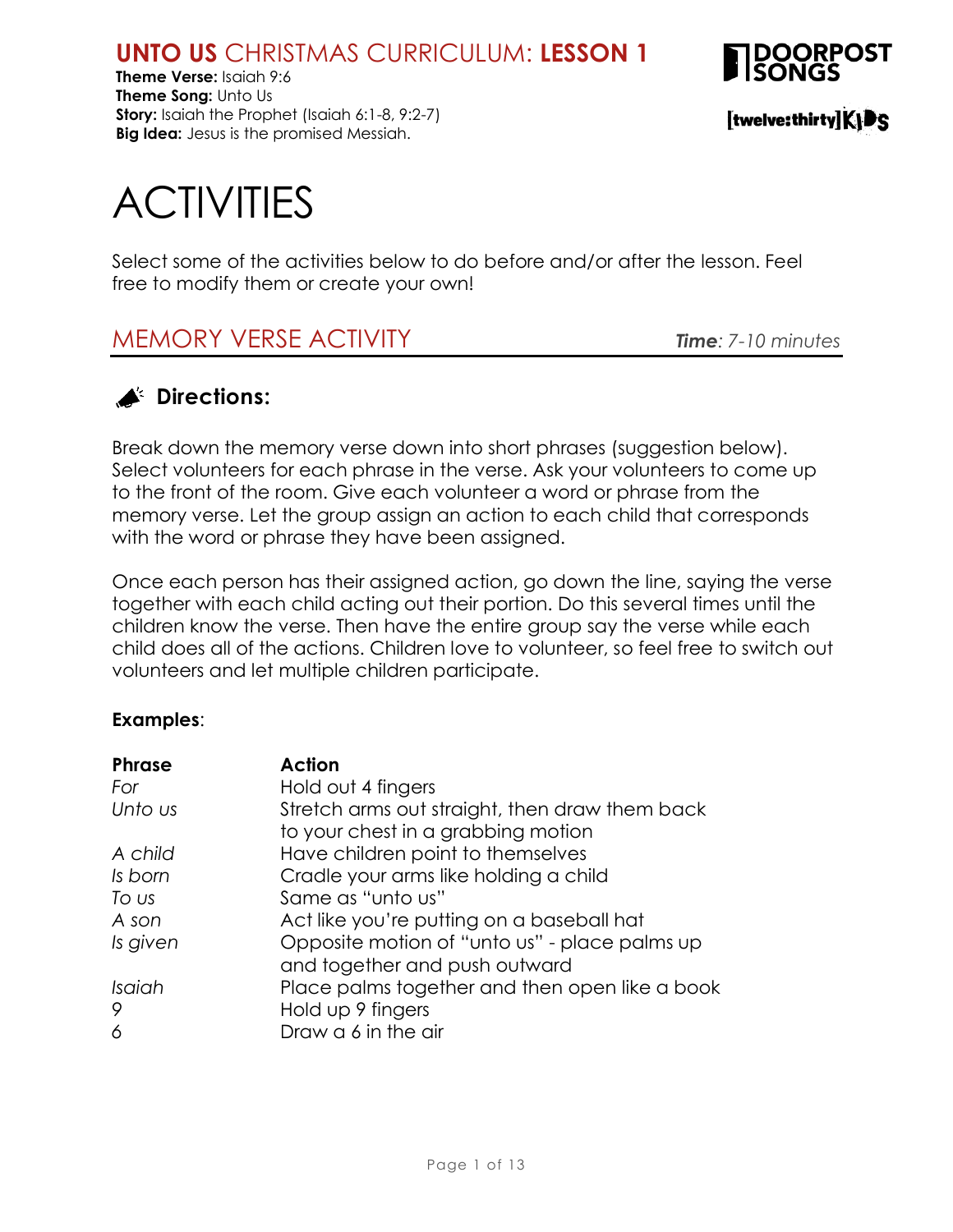**Theme Verse:** Isaiah 9:6 **Theme Song:** Unto Us **Story:** Isaiah the Prophet (Isaiah 6:1-8, 9:2-7) **Big Idea:** Jesus is the promised Messiah.



# LEARNING ACTIVITIES

#### *For Younger Children*

#### Carry a Message *Time: 10-15 minutes*

#### **Directions:**

As a group, decide on a message from the story that you would like to share with your church family (for instance, "God promised to send Jesus," "Jesus is God's son," "Jesus is coming," etc.). Go on a field trip around the church finding people to hear your message.

This may be accomplished easier in small groups with one adult assigned to 8- 10 children. As you go around the church, find greeters, ushers, or anyone in the halls and share your message with them. (Be sure not to interrupt other groups that are in Bible study, though!) Afterward, talk with the children about how they carried the message to their church just like Isaiah the prophet!

#### *For Younger and Older Children*

#### Secret Messages *Time: 7-10 minutes*

**Supplies:**

- White paper
- White crayons
- Watercolors and brushes



Using white crayons on white paper, have the children write secret messages about Christmas to each other. (Examples: "For to us a child is born," "Jesus is the Messiah," "Jesus is the Prince of Peace," etc.) Have each child pass the message they wrote to another child. Using watercolors and paintbrushes, paint over each message to find out what it says.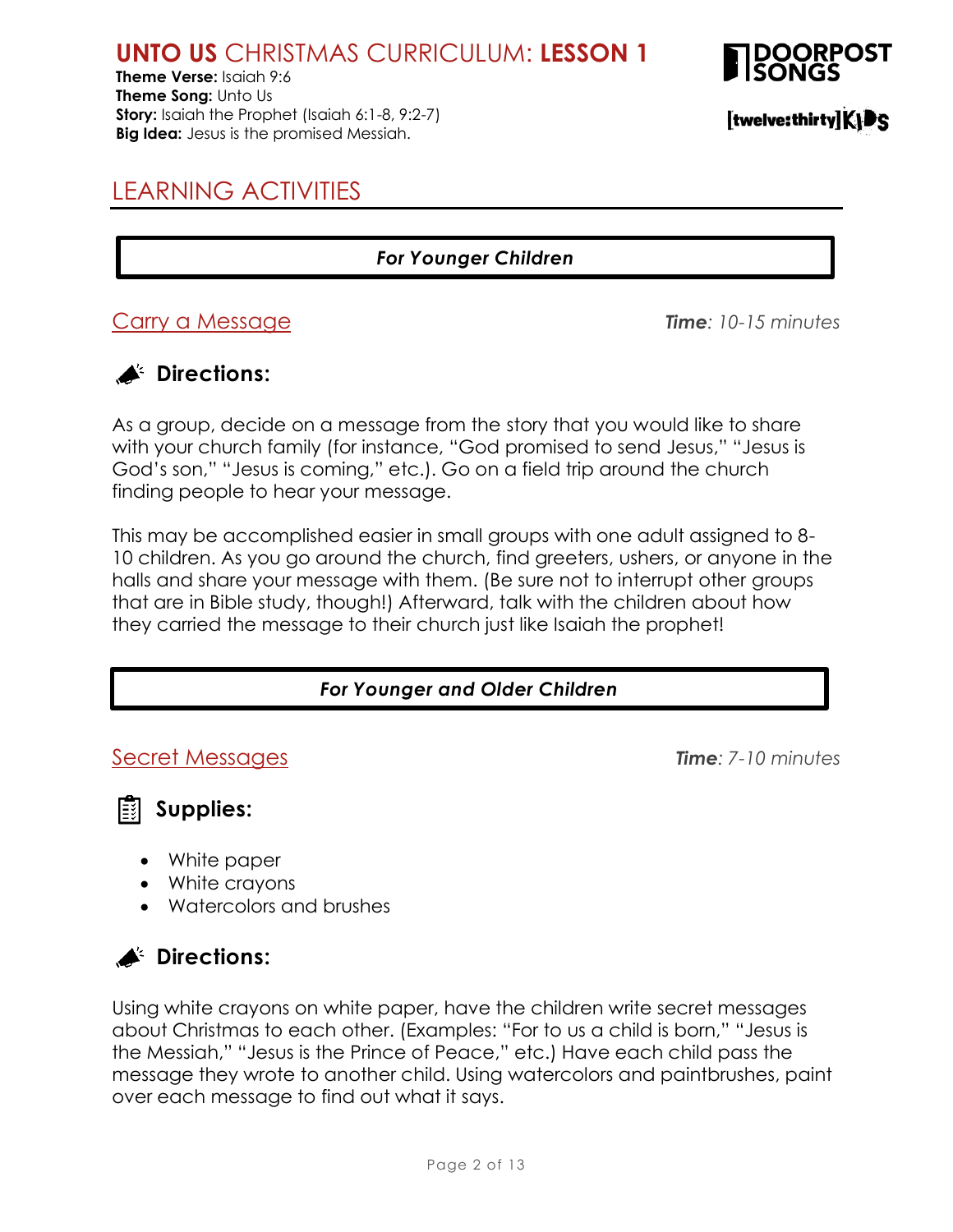**Theme Verse:** Isaiah 9:6 **Theme Song:** Unto Us **Story:** Isaiah the Prophet (Isaiah 6:1-8, 9:2-7) **Big Idea:** Jesus is the promised Messiah.



[twelve:thirty]KIDS

**Younger Variation:** Have teachers or volunteers write or draw the message and let the children paint to discover what it is.

Talk about how God sent his message to his people. How does God send his message to us today?

Telephone *Time: 10 minutes*



Have the children sit or stand in a line of about 10-12 children. Use multiple lines if necessary. Remind the children that God gave Isaiah an important message to tell his people.

Have an adult whisper a sentence into the first child's ear. Then have each child whisper the secret to the next child in the line. Have the last child at the end of the line say the sentence out loud to see if the message was passed correctly. Repeat with several different sentences. If you have multiple groups, make sure they don't say the sentence out loud until everyone is done.

#### **Sample Sentences**:

- God promised to send Jesus.
- For unto us a child is born.
- Jesus is the promised Messiah.
- God told Isaiah to carry a message.

#### Sharing the Message *Time: 10-15 minutes*



- Card stock
- Old Christmas cards, glue, scissors, markers, and other items to decorate the card stock
- String (for option 2)

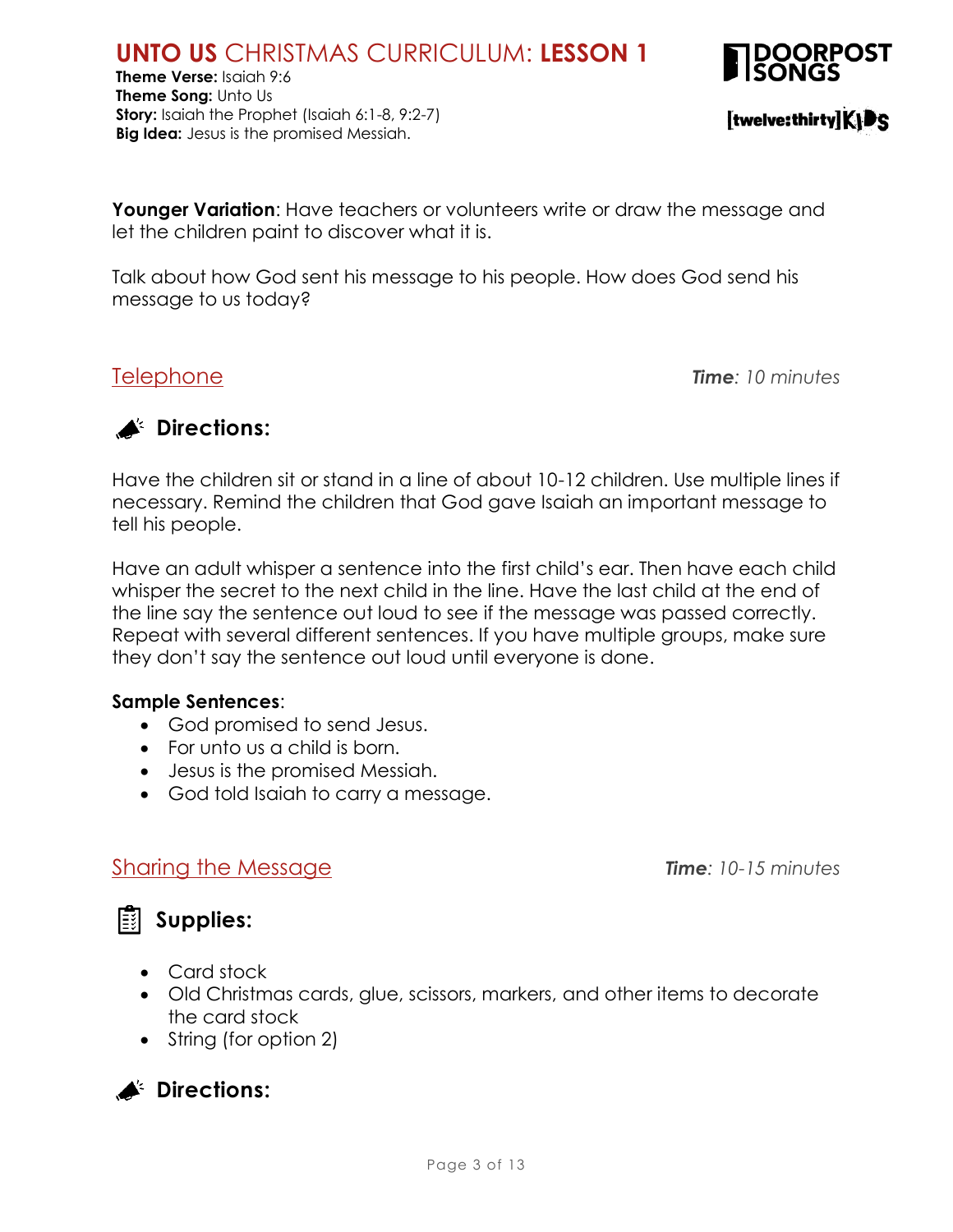

[twelve:thirty]KIDS

As a group, talk about the message that Isaiah delivered to the people. It was a very important message, because God wants everyone to know about Jesus. That's why he gave his message to Isaiah, and now he has given us the same message.

**Option 1**: Using the card stock, help children create an invitation to share with others for a Christmas event at your church. Let them decorate it and take it home to deliver it.

**Option 2:** Have the children draw a picture of Isaiah's message (for instance, Jesus in the manger) and write the Big Idea from today's lesson. (Teachers can assist younger children by writing the Big Idea for them.) Help each child roll up the drawing and tie a string around it. Have the children take this home and encourage them to share their message with their friends and family, just like Isaiah did.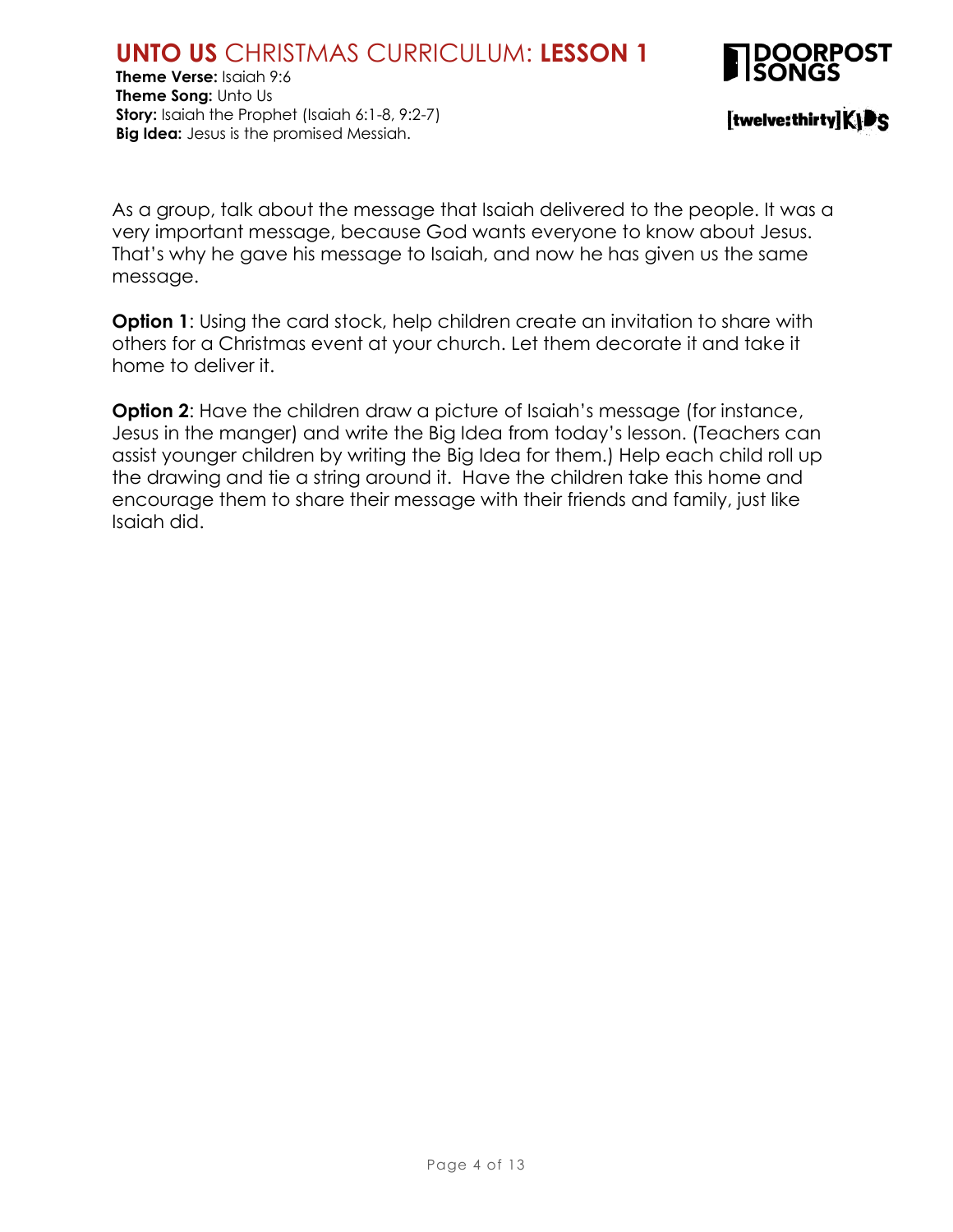**Theme Verse:** Isaiah 9:6 **Theme Song:** Unto Us **Story:** Isaiah the Prophet (Isaiah 6:1-8, 9:2-7) **Big Idea:** Jesus is the promised Messiah.



[twelve:thirty]KIDS



# RELATIONAL TIME *Time: Pre-service*

### *Display Welcome Still.*

Use the time before the official start of your programming to build relationships with kids. Engage each child as they enter your space. Call them by name or, if you don't know them, ask their name and introduce yourself.

# *Advent Passport*

Give each child an Advent passport. You can create the passports in advance or allow the kids to cut out the pieces of the passport and staple it together. Invite them to draw a picture of themselves and fill out the information.

Use a fun stamp to stamp the page for week 1 in the space provided. Let the kids know that they should bring their passport back every week to get a new stamp. You may even provide a small prize for anyone who gets all five of the pages stamped.

**Optional**: Select one of the activities above to do during this time.

GAME *Time: 5 minutes*

Get things started with some fun by playing one of the five included games from **Twelve:Thirty Kids**!

*Play the game video: [game name here].*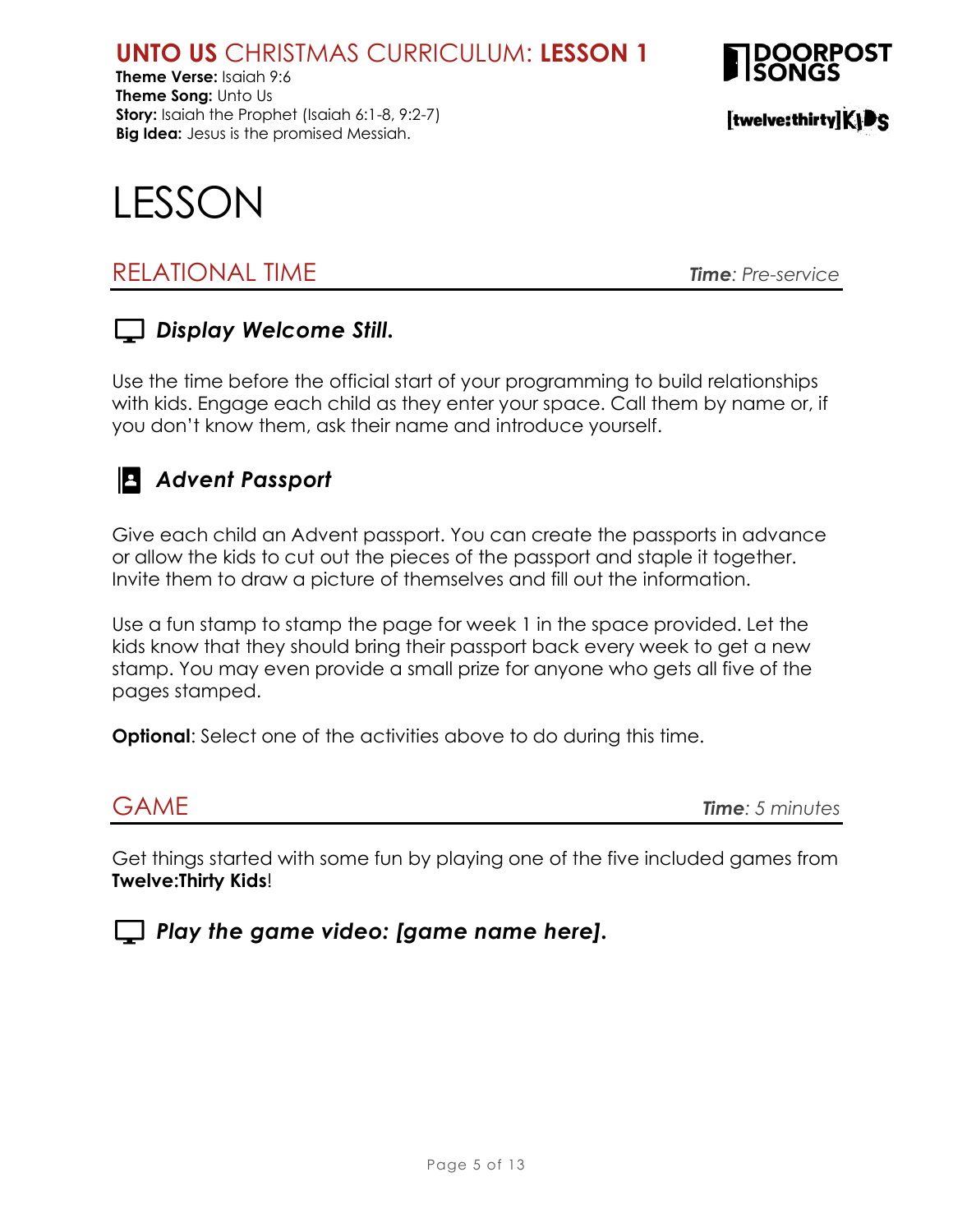**Theme Verse:** Isaiah 9:6 **Theme Song:** Unto Us **Story:** Isaiah the Prophet (Isaiah 6:1-8, 9:2-7) **Big Idea:** Jesus is the promised Messiah.



[twelve:thirty]KIDS

WORSHIP *Time: 5-20 minutes*



**Welcome:** I'm so happy you're here with us! We're going to begin our time today by worshipping God. We have so many reasons to praise God, and the best part is that we don't have to wait! God is here, *with us!* We can't see him or hear him or touch him, but God promises us that whenever we gather to worship him, he will be there. And we know that God *always* keeps his promises.

**Prayer:** God, just being in your presence makes our hearts happy and joyful. Thank you that when we needed a Savior, you promised to send Jesus. And thank you for keeping your promise, just like you always do. We love you and we worship you, God!

In Jesus name, amen.

## *Play "Unto Us" Song Video.*

*(Play and sing "Unto Us" using either the lyric video or hand motions video. Lead the kids in singing and model a worshipful heart for them. You may want to expand this time by adding several songs, either from the included Unto Us Video Set or from your existing worship library. If you have multiple songs, be sure to highlight the theme song to draw their attention to the words.)*



STORY *Time: 15-20 minutes*

# *Prepare in Advance:*

*Print or write out "Isaiah's Message" divided into five sections as shown below, including the number for each section. You may even seal them in a cool envelope or package to make it feel even more special. Before any organized activities start, speak to five children individually and tell them you have a special message for them to carry. Tell them to hang on to the paper until later in the lesson when you'll tell them what to do with it.*

*Isaiah's Message:*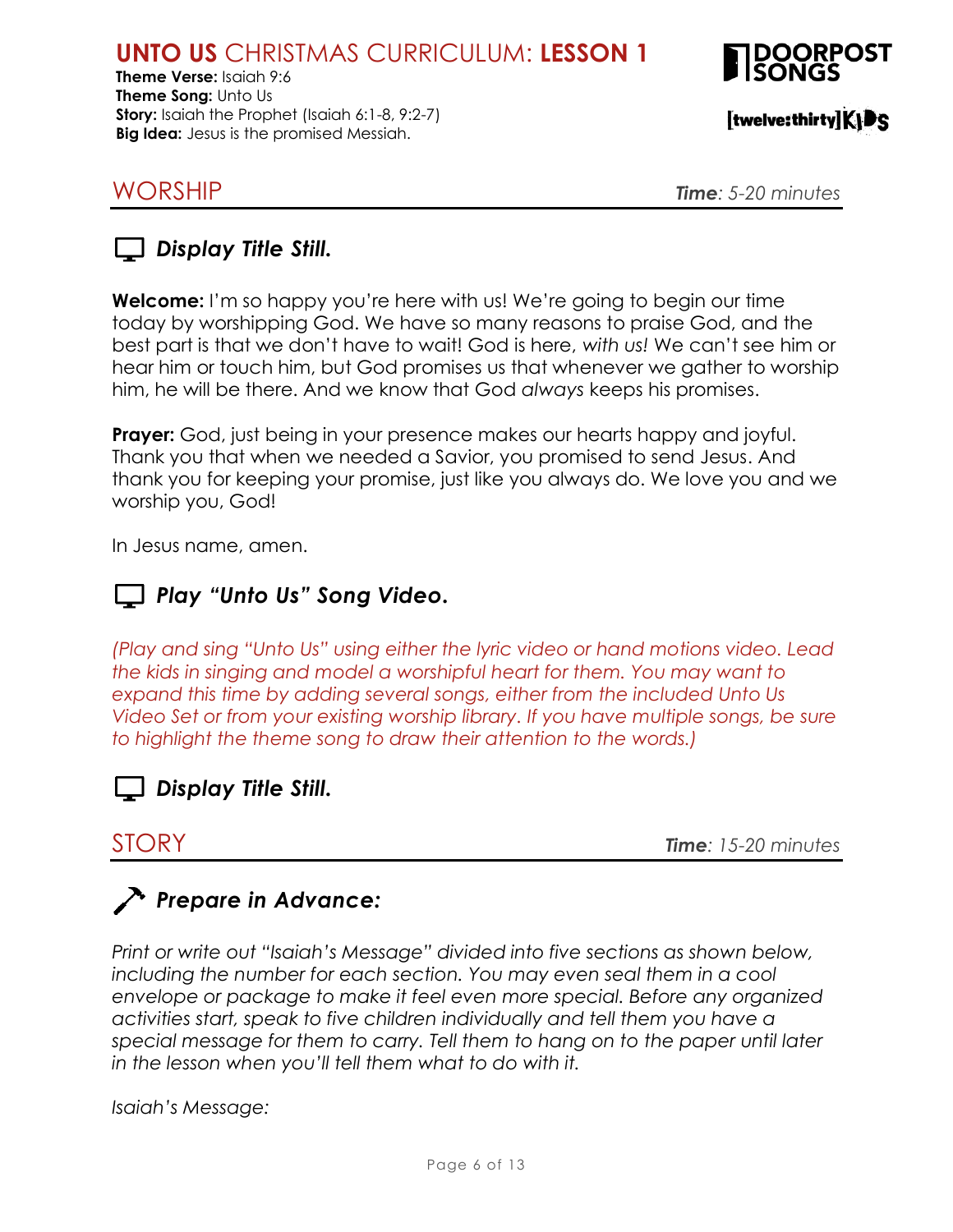**Theme Verse:** Isaiah 9:6 **Theme Song:** Unto Us **Story:** Isaiah the Prophet (Isaiah 6:1-8, 9:2-7) **Big Idea:** Jesus is the promised Messiah.



#### [twelve:thirty]KIDS

- *The people*
- *Who were walking*
- *In darkness*
- *Have seen*
- *A great light.*

#### *Play the Lesson 1 Opening Video.*



#### *Display Isaiah 9:6.*

Take a look at our theme verse for this week. This was a part of the song we sang earlier. Do you remember it?

*(Read aloud or ask for a child to volunteer to read the verse aloud.)*

"For to us a child is born, to us a son is given." – **Isaiah 9:6**

Now let's all read it together. Say it with me! *(Lead the children in repeating the verse. For younger children, break the verse up into smaller chunks and have them repeat after you.)*

#### *Display Title Still.*

Great job! Now I'm going to say the verse and you fill in the blanks:

For to *(us)* a *(child)* is *(born)*, to us a *(son)* is *(given.)*

Hmm…a child? A son? But that's not all! The Bible says he's a Wonderful Counselor. The Prince of Peace! Who in the world could we be talking about? *(Allow the kids to respond, "Jesus!")*

That's right! Our theme verse today is a promise that God made *many* years before Jesus was born, and it's a promise he *kept*! In fact, that leads us to the Big Idea for this week:

#### *Display the Big Idea.*

**BIG IDEA:** Jesus is the promised Messiah.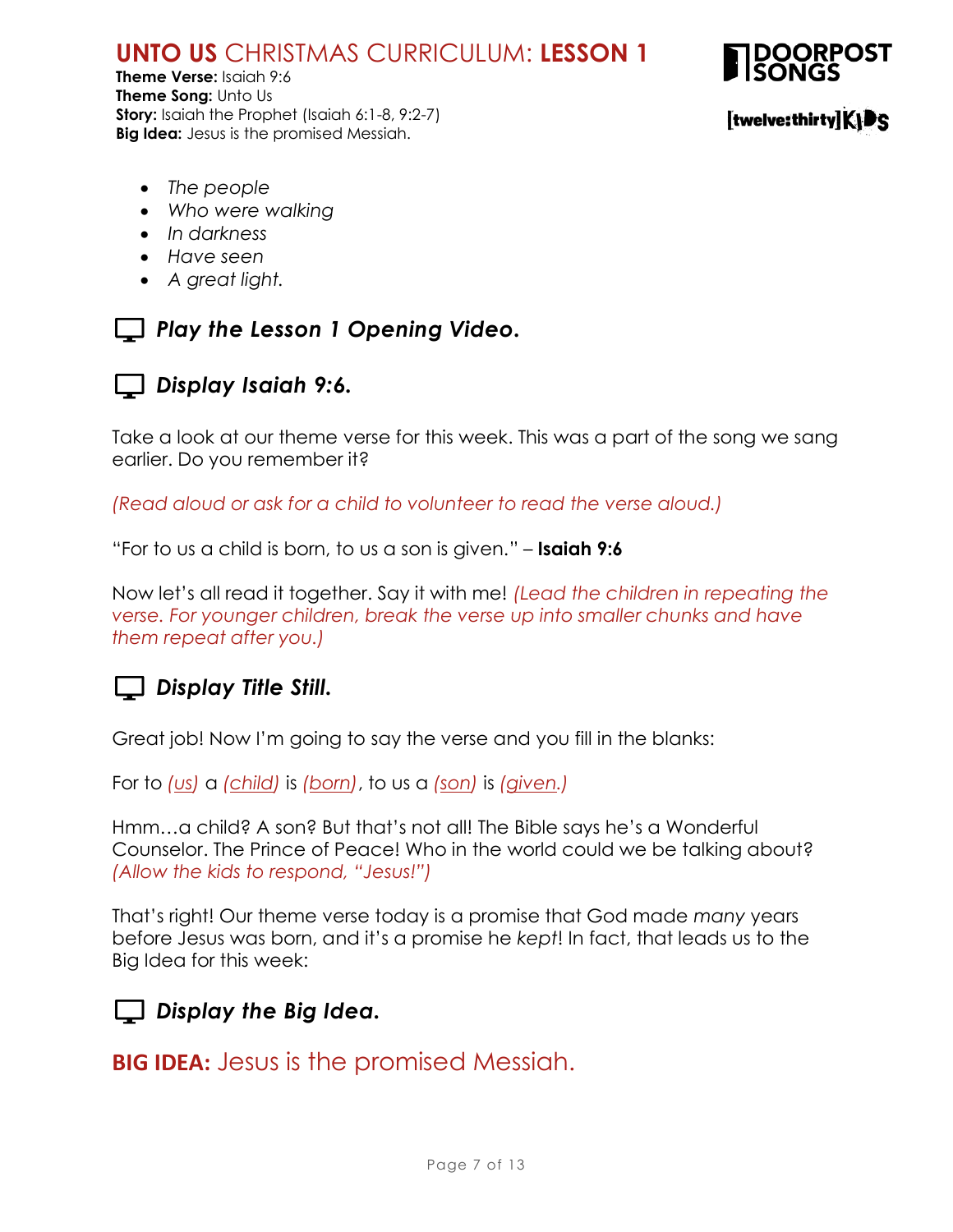**Theme Verse:** Isaiah 9:6 **Theme Song:** Unto Us **Story:** Isaiah the Prophet (Isaiah 6:1-8, 9:2-7) **Big Idea:** Jesus is the promised Messiah.



[twelve:thirty]KIDS

Have you ever carried a message for someone? Maybe a friend asked you to tell something to another friend. Or maybe your mom gave you a message for your teacher. Or maybe you and your older brother broke your mom's favorite lamp, but your brother made *you* tell your mom even though *he* did it!

It's not always fun to be the one with the message.

# *Display Title Still.*

What if God gave you a message to carry? Can you imagine? You'd probably think that was pretty cool, and I'm sure you'd listen carefully to every word to make sure that you delivered the message correctly.

In the Old Testament, God's message carriers were called *prophets*. But it wasn't always fun to be God's prophet. Sometimes God's prophets had to tell his people things they didn't want to hear: they were making bad choices, they were worshipping idols, and that made God sad.

Year after year, God's prophets kept telling the people, "Don't worship idols. Worship God! Don't make bad choices. Make *good* choices!" Most of the time God's people didn't even listen, and sometimes they even *hurt* his prophets. Once in a while the people repented – that means that they said they were sorry, asked for forgiveness, and began to live in a way that pleased God – but that never lasted for very long. A few years later they would be back to the same terrible choices.

One of God's prophets was a man named Isaiah, and one day Isaiah had a very *personal* encounter with God. Isaiah walked into the temple and he actually *saw* God seated on a magnificent throne. Smoke was all around, and creatures with *six wings* called seraphim were singing praises to God.

Let's find out what happened next!

# *Play the Bible Story Video.*

#### *Display Title Still.*

Now, let me ask you a question: what would you do if you walked into church and *saw* God on a throne surrounded by crazy looking creatures with six wings? *(Allow the kids to respond.)*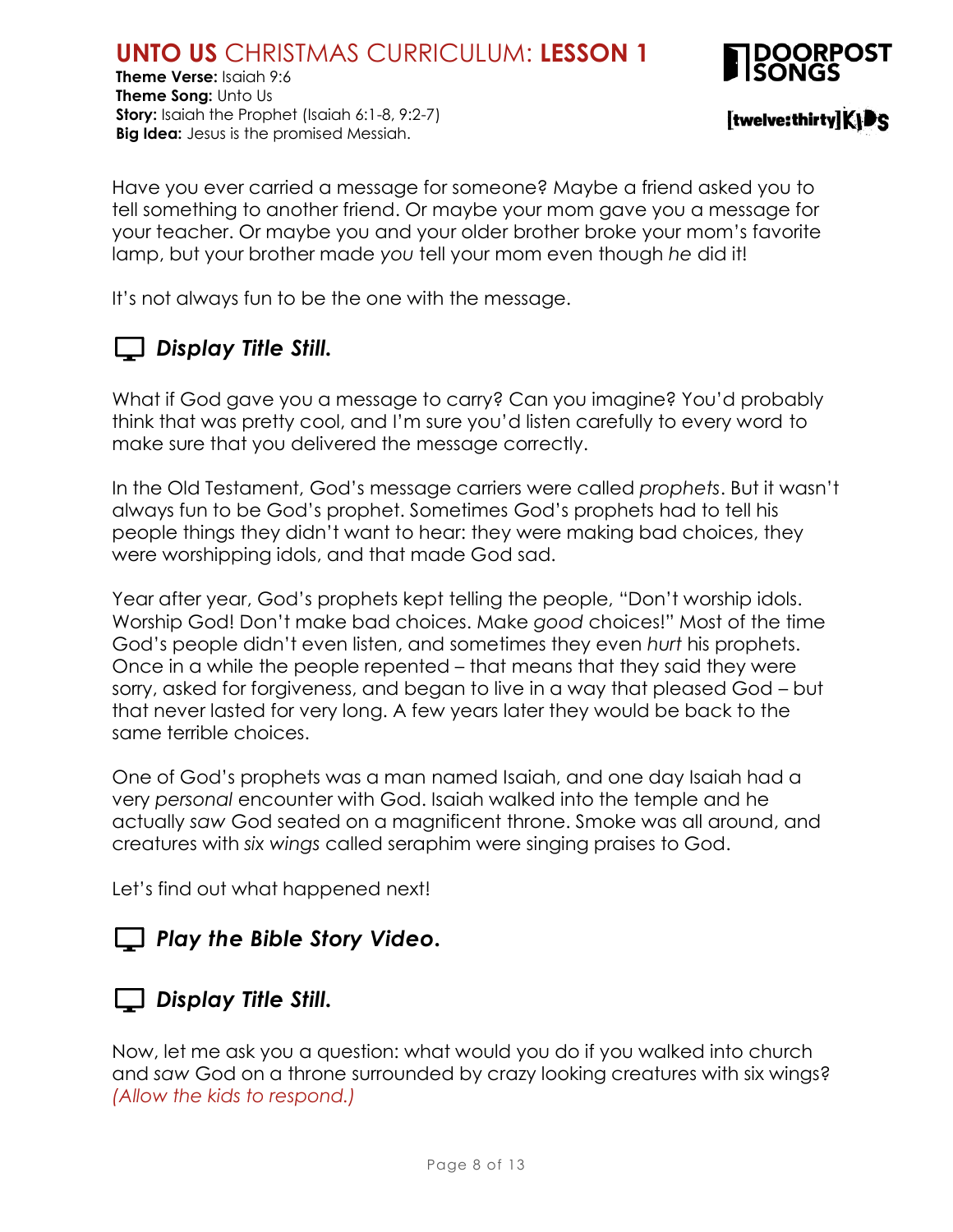



Well Isaiah did something you might not expect. He was sad! You see, when Isaiah saw God he suddenly remembered all the bad choices that he had made and all the bad choices that his people had made. And he was worried. Was God here to punish him? Would God finally say, "Enough is enough! You keep making bad choices, so I'm through with you!"

Nope. That's not the kind of God he is. God never stops loving us, no matter what choices we make, and he was so determined to save us from our bad choices and bring us back into his family that he was about to do something *incredible!*

But first, he needed someone to carry his message.

Now you might think that Isaiah would *love* to carry God's message, but do you remember what we just said about God's prophets? Sometimes they had to say hard things to God's people, things God's people didn't want to hear. It took a lot of courage to be God's prophet.

God said to Isaiah, "I need someone to carry my message. Who will go for me?"

What do you think Isaiah said? Raise your hand if you think Isaiah said, "No way, God! Those people might hurt me if I carry your message!" *(Allow the kids to respond.)* Okay, how many people think Isaiah said, "I'll do it, God. I'll carry your message." *(Allow the kids to respond.)*

Let's find out what Isaiah said:

### *Display Isaiah 6:8.*

"Isaiah said, 'Here I am. Send me.'" – **Isaiah 6:8**

Sounds like Isaiah made the right choice! And God *did* give Isaiah a message for his people. It was a very special message.

#### *Display Title Still.*

Before today's lesson I gave five of you a piece of Isaiah's message.

*(Have the children with the five parts of Isaiah's message stand and read their*  portion of the message, beginning with number one and going to number five. If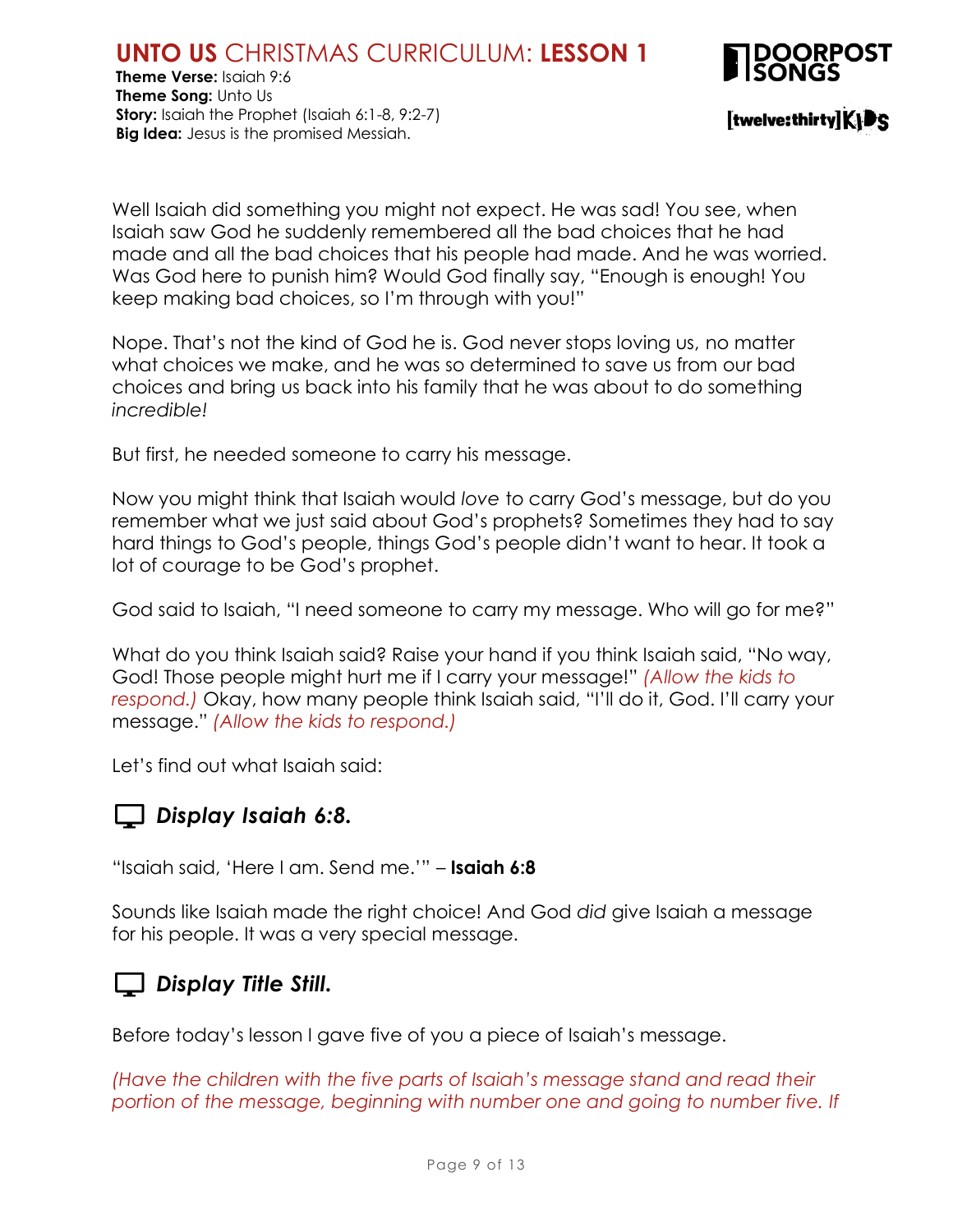**Theme Verse:** Isaiah 9:6 **Theme Song:** Unto Us **Story:** Isaiah the Prophet (Isaiah 6:1-8, 9:2-7) **Big Idea:** Jesus is the promised Messiah.



 $[$ twelve:thirty $K$  $\mathbf{F}$ S

*the children can't read, have them come forward and bring their messages to*  you one at a time. Read each part of the message individually before putting it *all together.)*

*This is a good picture opportunity! Post on social media or send in an email as a reminder about the lesson. Be sure you've notified parents about taking pictures and given them an opportunity to opt out before making any pictures public.*

# *Display Isaiah 9:2.*

"The people walking in darkness have seen a great light." – **Isaiah 9:2**

Hmm. What did Isaiah's message mean? That's another thing about being God's prophet: sometimes God speaks in a way that might be hard to understand. But I think we can figure out this mystery.

Let's think about the first part, "The people walking in darkness." Walking in darkness sounds like a terrible idea! How would you see where you're going? You might trip and fall. You might run into a wall! If you were walking around in the darkness without a light, I would say you might have made a foolish choice.

That reminds me of God's people in the Old Testament. They were *always* making foolish choices. Instead of doing what God told them to do, they were always running off and worshipping other gods.

You know, that also reminds me of, well, *us*. We don't always do what God wants us to do. We make foolish choices that have bad consequences, just like people walking in the darkness with no light. Sounds like maybe the first part of Isaiah's message was talking about…*us*!

What about the second part, "Have seen a great light"? Well, if you were walking in darkness and you suddenly saw a great light, what would you do? *(Allow the kids to respond.)* You would run toward it just as fast as you could! Finally, a way out of the darkness!

Hmm. Who makes a way for us to get out of the darkness? Who can save us from the bad choices we make? Let's look at our theme verse for one final clue:

# *Display Isaiah 9:6.*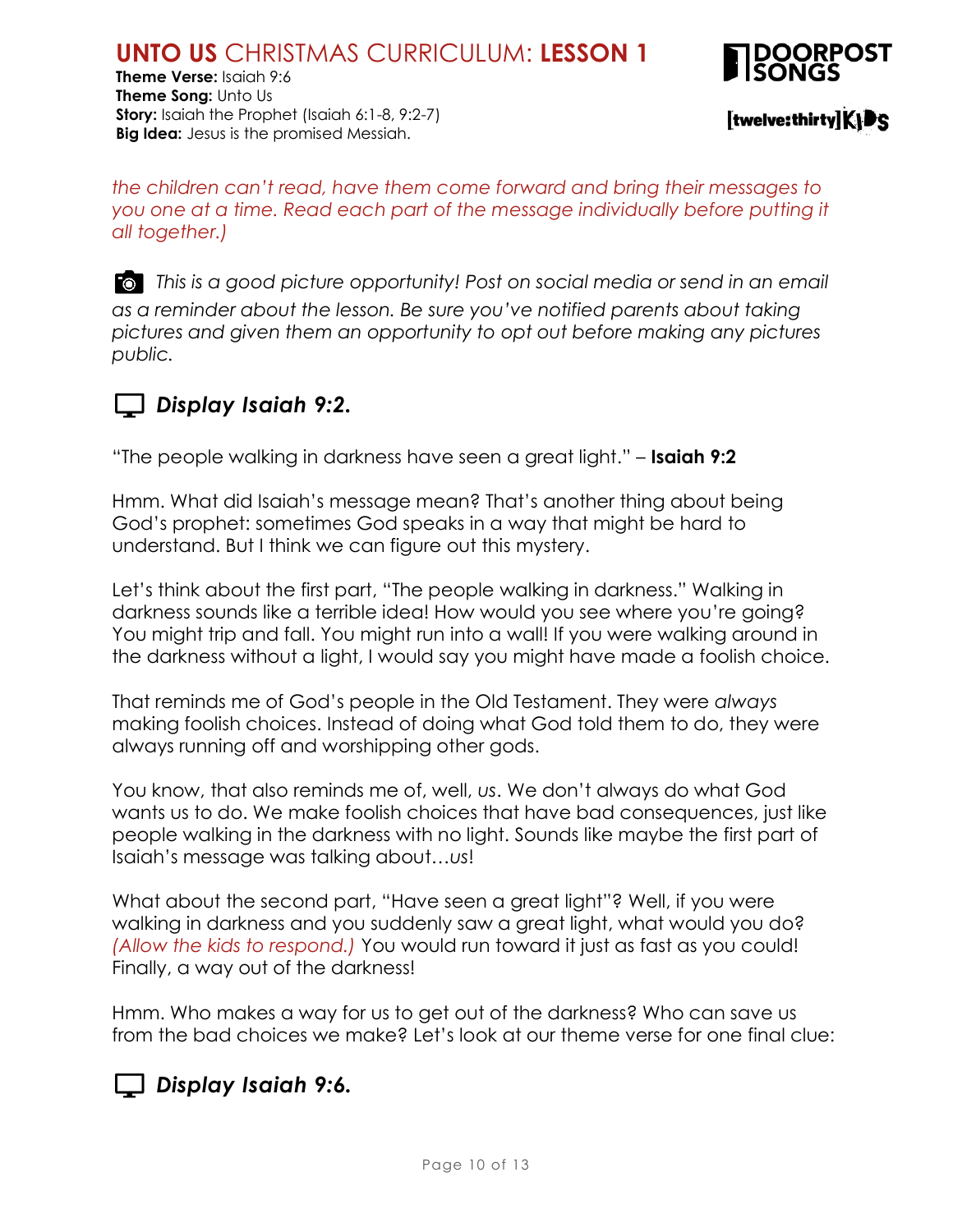

[twelve:thirty]KIDS

"For to us a child is born, to us a son is given." – **Isaiah 9:6**

Wait a second! I think I know the answer. Who is that verse talking about? *(Allow the kids to respond, "Jesus!")* That's right! It's talking about Jesus. And that reminds me of something that Jesus said. Take a look:

# *Display John 8:12.*

"When Jesus spoke again to the people, he said, 'I am the light of the world. Whoever follows me will never walk in darkness, but will have the light of life.'" -**John 8:12**

If the "people walking in darkness" is *us*, that means that the great light must be…? *(Allow the kids to respond, "Jesus!")*

## *Display Title Still.*

You got it! Mystery solved! Jesus shows us the way to God, just like a light can show us the way out of the darkness. God knew that we could never make enough good choices on our own. We keep making the same foolish choices and getting ourselves lost in the darkness. He knew we needed a light to show us the way back to God, so he promised to send Jesus.

But Isaiah lived *hundreds* of years before Jesus was born. Back then, the people didn't know who Jesus was, or even what his name would be. So they had another name for this person God had promised to send. They called him the Messiah, which means "saving one." Jesus is the Messiah, the one God sent to save us and to lead us out of the darkness.

God gave Isaiah a special message for his people. Hundreds of years before Jesus was born, God made a promise: "You won't walk in darkness forever. I'm going to send my son, Jesus. He will be like a light. He will show you the way back to me." And if there's one thing we know about God, we know that he will *always* keep his promises.

Let's bow our heads and close our eyes for a time of prayer. Think about Jesus. Aren't you grateful that God sent Jesus to show us the way out of the darkness? Let's tell God how grateful we are. Pray this silently in your head, "God, thank you that you loved me so much you sent Jesus to save me." *(Leave a moment of silence for kids to pray.)*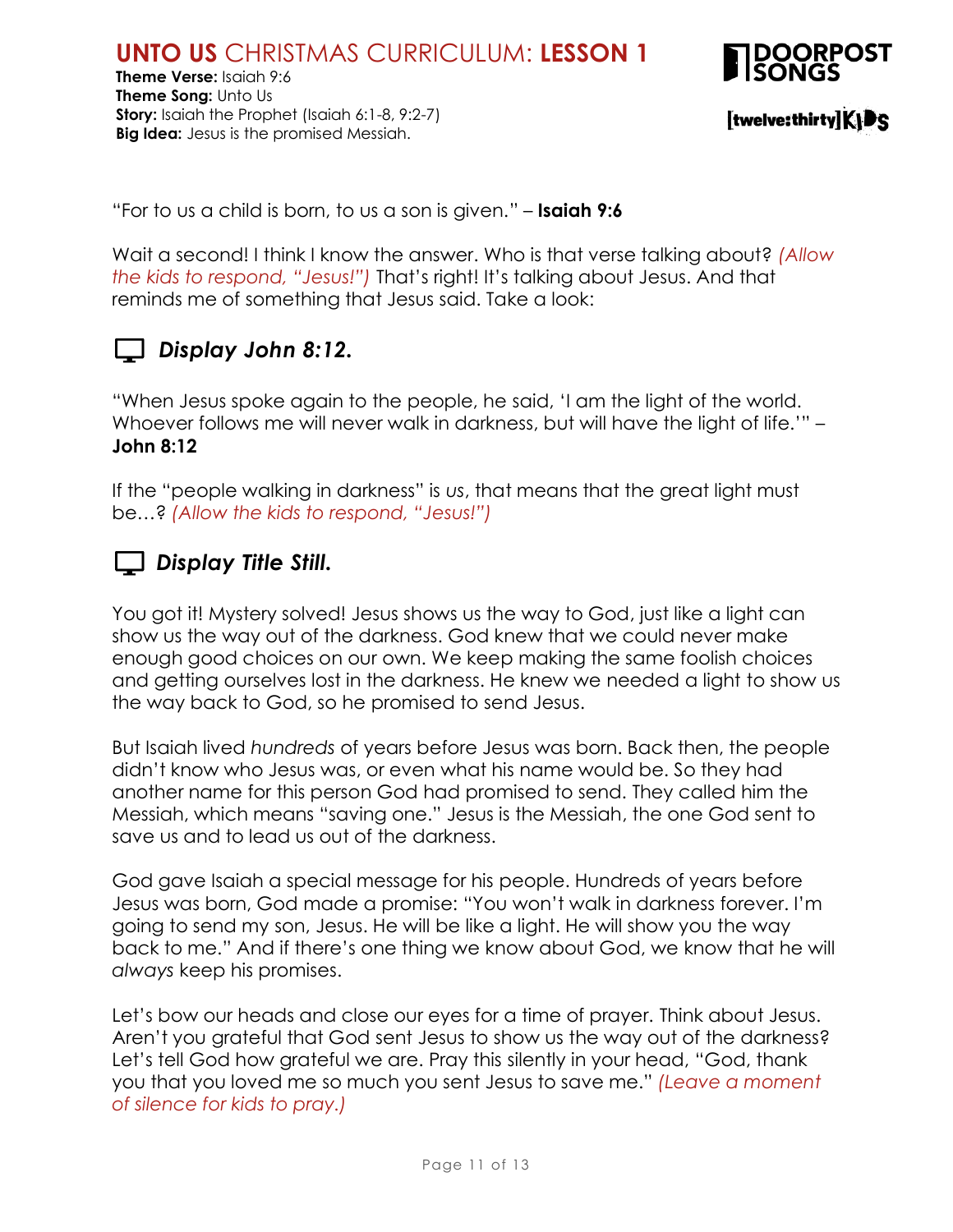

God, sometimes our foolish choices lead to bad consequences, kinda like walking in the dark with no light. Thank you that you promised you wouldn't leave us in the darkness. Thank you that you promised to send us a light that would show us the way back to you. Thank you that you promised to send Jesus, and that you *kept* your promise.

In Jesus' name, amen.





# SMALL GROUP *Time: 5-10 minutes*

Dismiss the children into small groups. Have your group leaders engage with the kids by asking these three questions:

- 1. What would *you* do if God asked you to carry his message? Would you be scared?
- 2. When Isaiah said we were "walking in darkness," what did he mean? Who is the "great light?"
- 3. If God kept his promise to send Jesus, what does that tell us about his *other* promises? Will he keep those, too?

**Optional:** Select one of the activities above for each small group to do.